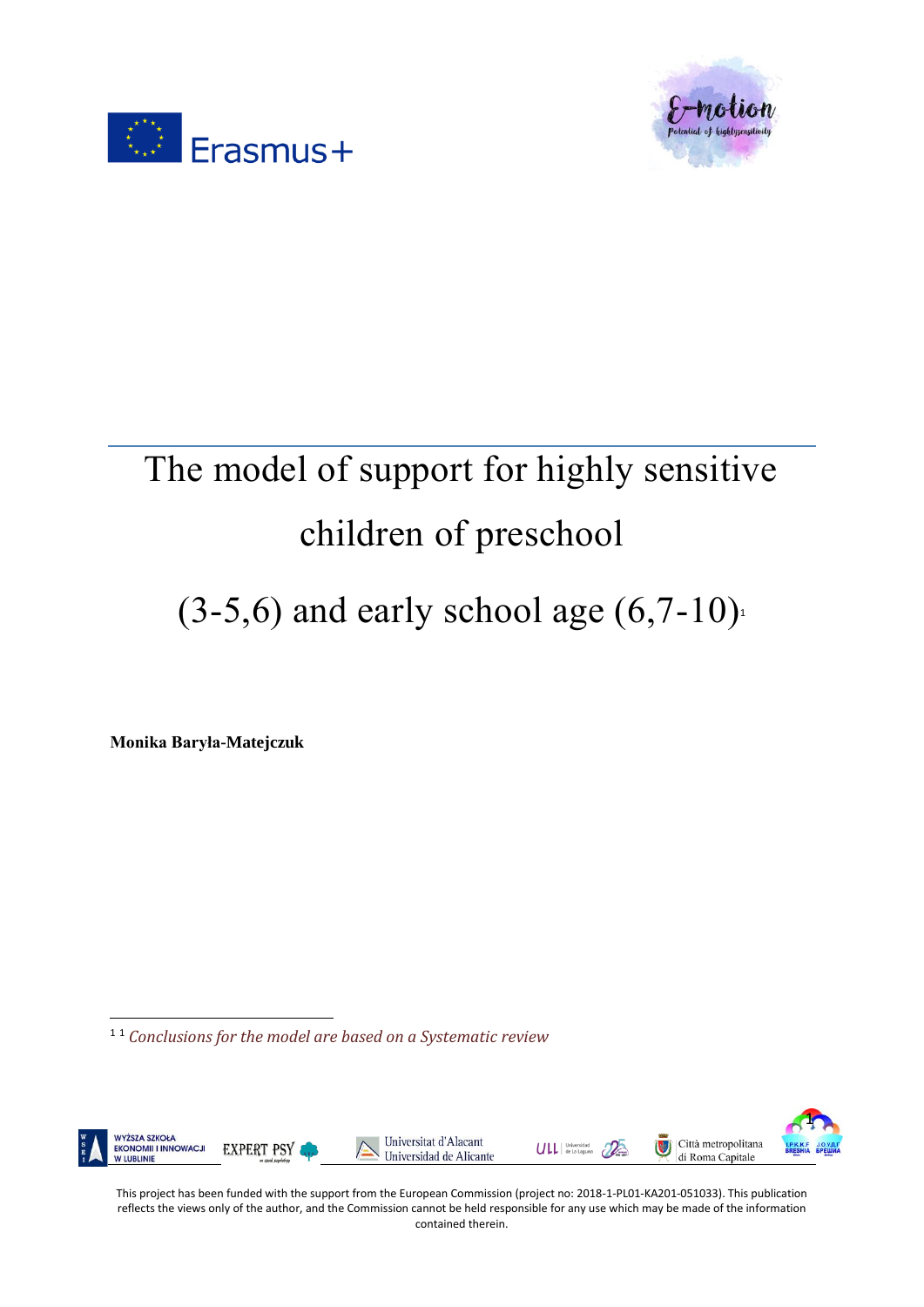



**Introduction** 

The MODEL of support for highly sensitive children was developed in accordance with the approach adopted in social sciences. By model it is understood an integrationby representing diverse findings in a common system from which hypotheses can be derived in regard to still unknown facts. Model make less claim to completeness than traditional thoeries and offer more precise rules for classifying statements (Tack, 1972).

According to the E-MOTION project assumptions the purpose of the developed model is to realize the assumption that highly sensitive students have the opportunity to fully use their potential, manifested in creativity, intuition, acumen, brilliance, life wisdom or empathy. To be perceived through all their potential, not only one-dimensional through the prism of highly sensitivity (often labeled as shyness, inhibition, fearfulness, capriciousness/grimaces) and possibilities. Some of the highly sensitive children are excluded due to preliminary diagnosis of disorders and deficits (diagnosed as disturbed children, with attention deficits), the part will begin to satisfy needs in a dysfunctional way.

According to theoretical assumptions, there is a set of information helpful in organizing the approach to work with a highly sensitive child. This provides a theoretical basis for the organization of the work of subsequent project outputs.

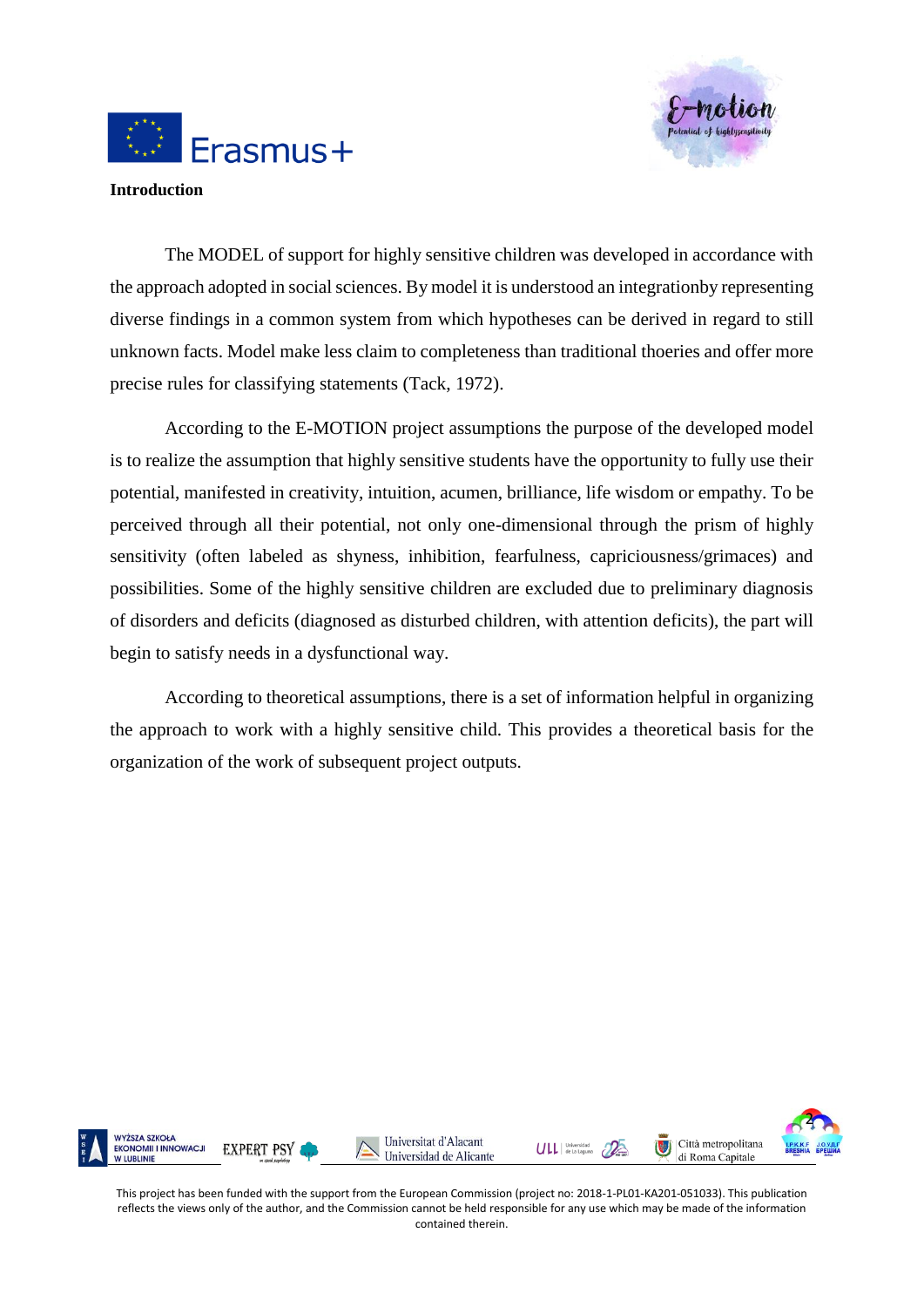



#### **Characteristic**

**This model is based on a concientous review of the literature in the area of sensory processing sensitivity, the prevention of potential problems and individual differences**. It is also based on a positive approach (holistic, individual from the point of view of humanistic psychology). The model is built upon the *approach to Sensory Processing Sensitivity in children* (Aron&Aron, 1997; Aron, 2002). The basis for its construction was also the *broader construct of Environmental Sensitivity* (Pluess, 2015). In the explication of the specificity of children's development in this period of life, the developemental (developmental psychology) regularities were taken into account as well as the risk factors and protective factors (Baryła-Matejczuk, 2019).

Sensory Processing Sensitivity (SPS), in this particular context, may be understood as a feature describing interpersonal differences in sensitivity to the environment, both positive and negative.

1) From the analyses (see Systematic Review), it follows that high sensitivity can be both a risk factor for psychological difficulties later in life and a protective factor. Studies show that a lack of support for and understanding of highly sensitive individuals may lead to depression, anxiety, shyness and learned helplessness in adulthood. Highly sensitive people often demonstrate talents (resulting, i.a. from the depth of processing), which should be supported. This is referred to as **sensitivity being an advantage**. SPS is not a disorder, but in unfavourable conditions of the closest environment (home, preschool), highly sensitive children may change their behaviour in a way that deviates from the developmental standard. This is manifested by a decline in the sense of wellbeing, a higher risk of behavioural problems and psychopathology in childhood and adulthood (Aron, Aron and Davis, 2005). In addition, highly sensitive children who are raised in a stressful home and school environment are more prone to illnesses and suffer

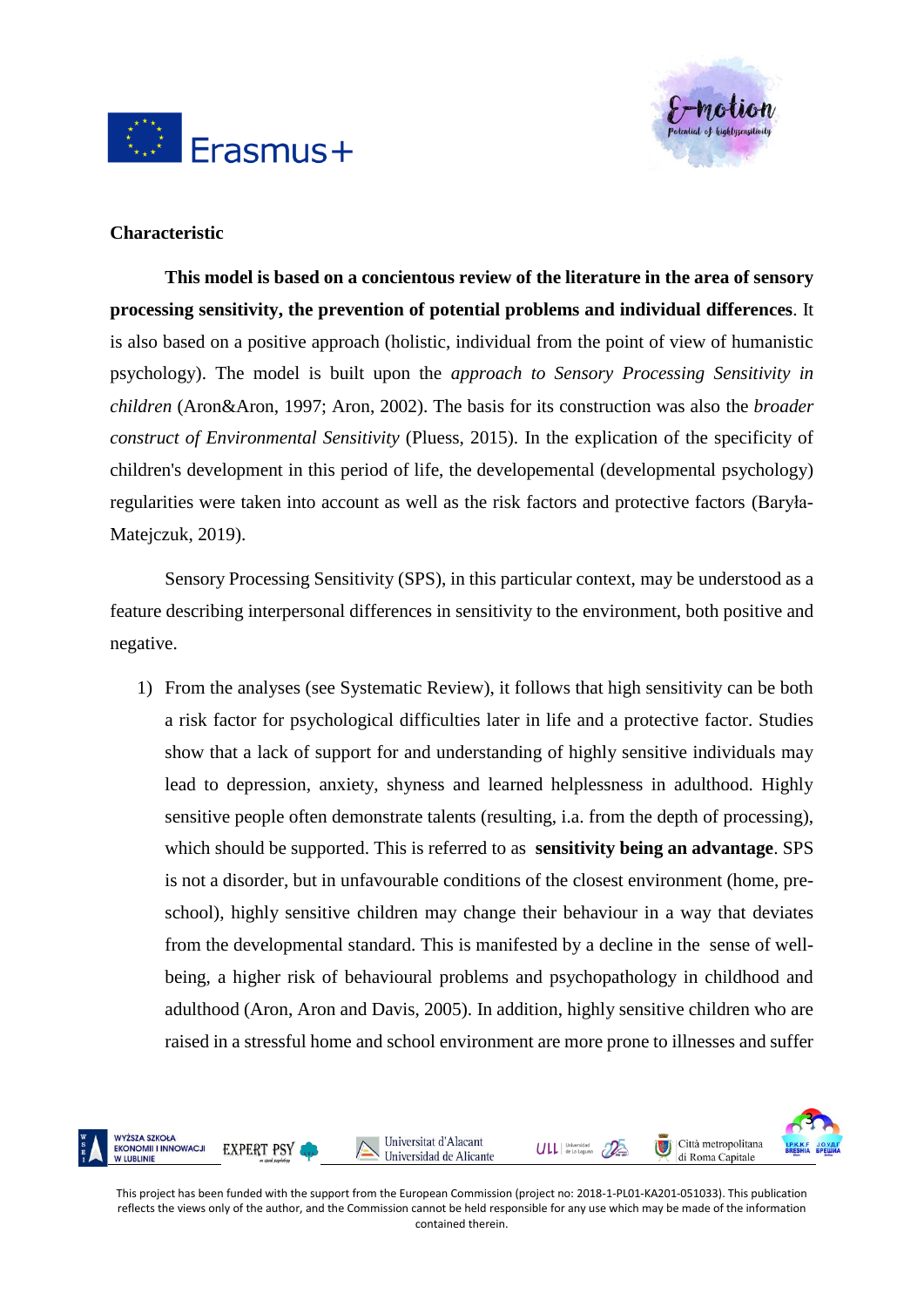



from more injuries. However, in a relatively less stressful environment, they fall ill less often and suffer from fewer injuries than their peers (Boyce and Ellis, 2005).

- 2) According to Aron (1997), the number of people with high sensitivity is too high to treat this trait as a disorder, but not large enough for them to be understood and supported by the environment in a manner adequate to the needs of HSP people.
- 3) The key role in the development of children, especially these who are highly sensitive, is played by their adult caregivers, people from the closest school and home environment, who should be concious of individual children's differences and the biological basis of temperamental traits.

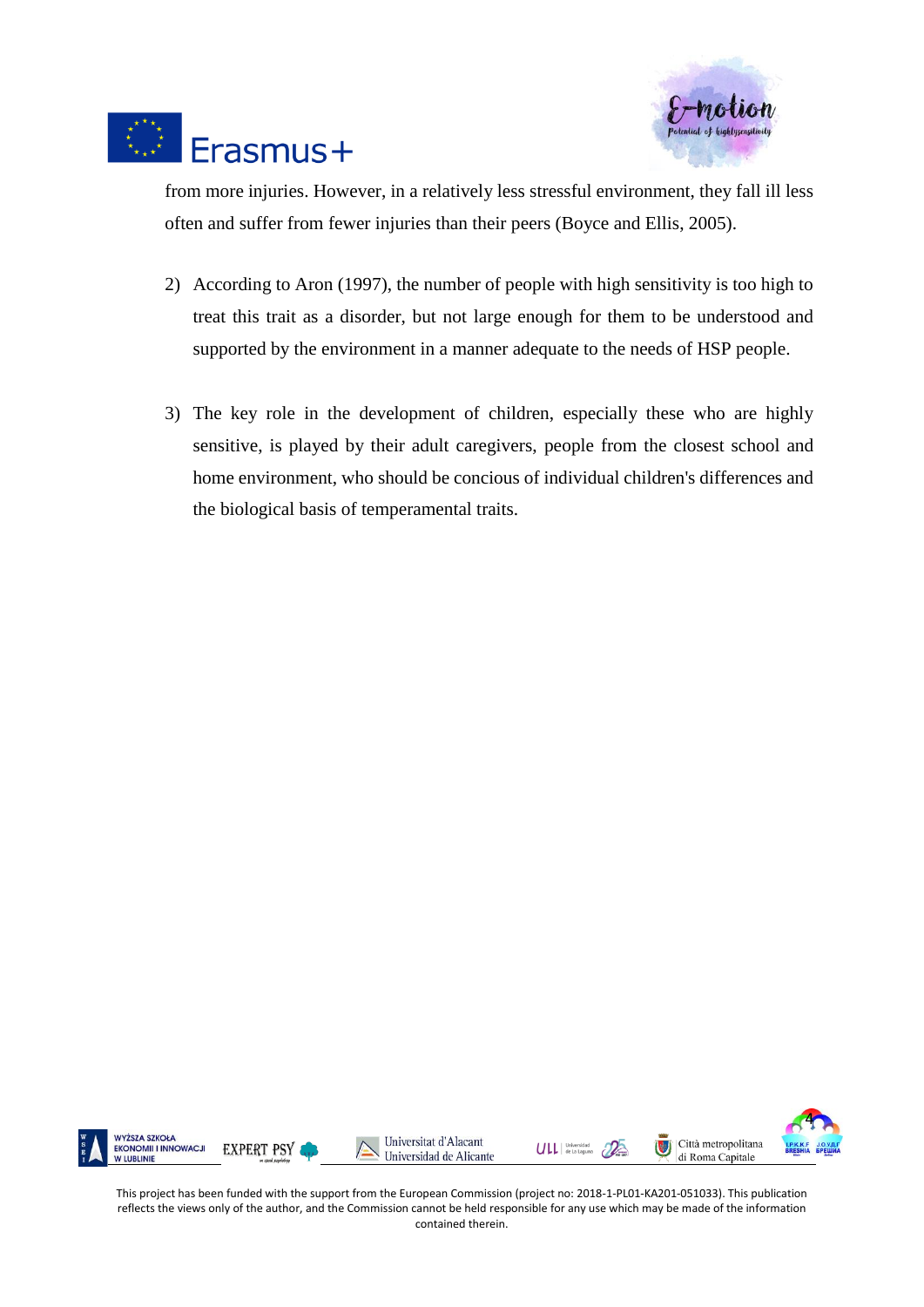



Resulting from the above, an approach was developed to support highly sensitive children in their achievement of developmental tasks. The proposals are illustrated in the following scheme:



*Figure 1.* Support for highly sensitive children – model proposal (by M. Baryła-Matejczuk)

*\*\*therefore, such a structure will have a platform developed under the E-MOTION project*

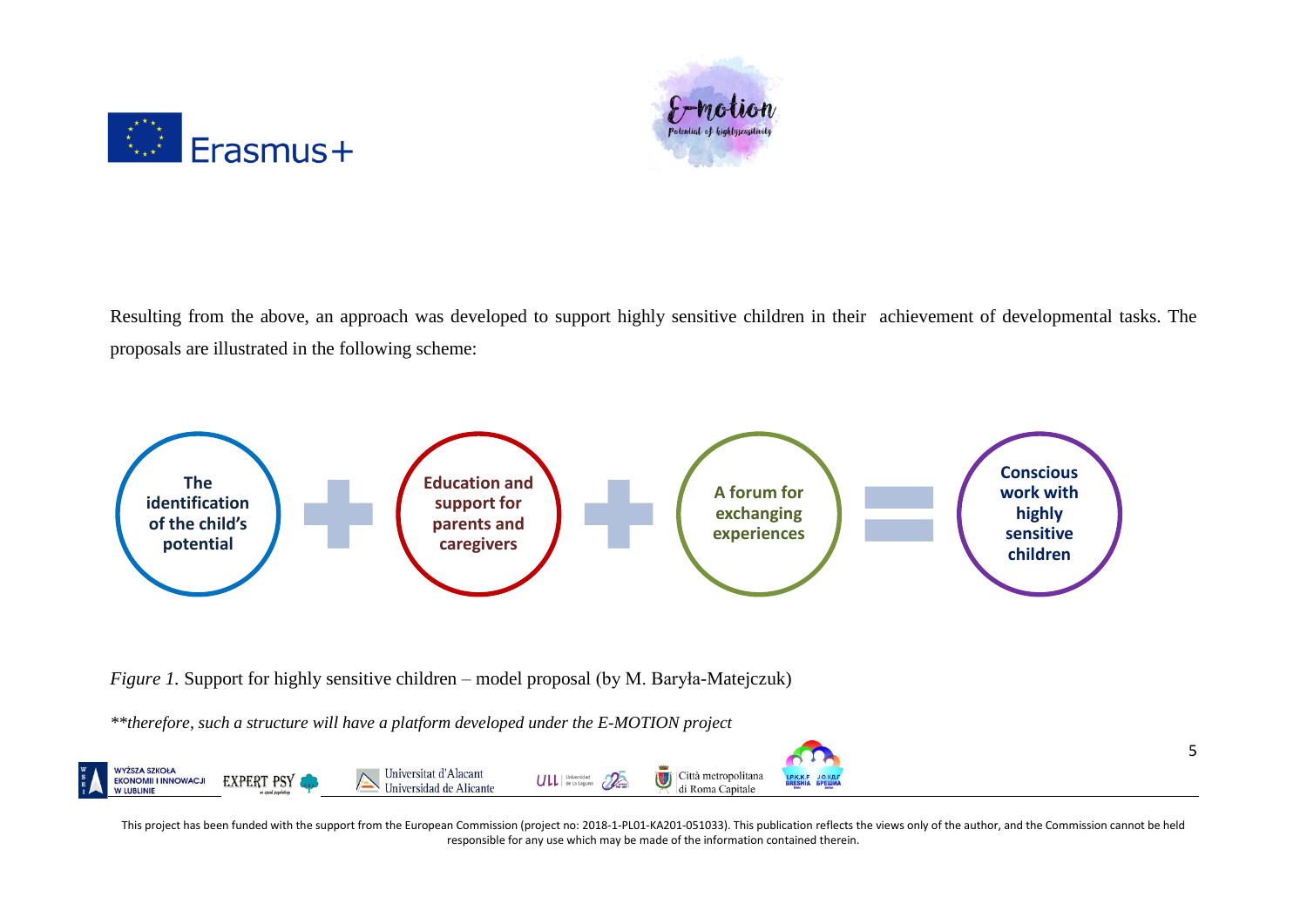



## The identification of the child's potential

According to the idea of the project, first of all, we need to identify whether we are dealing with a highly sensitive child or not. The initial assessment of temperamental features is often based on the analysis of behaviours, which in the case of highly sensitive children (see Raport SR) may be confused, in their clinical assessment, with disorders such as hyperactivity or sensory integration disorder. The application of a reliable tool for the assessment of high sensitivity, which is specifically tailored to requirements (a questionnaire containing questions about the child) should be the first stage of the process of support for highly sensitive children and their families as well as their close environment. Therefore, the first move that is oriented towards supporting highly sensitive children is to develop a tool (questionnaire) that both **parents** and **teachers** may find useful.

In accordance with a positive diagnosis approach (Hornowska, Brzezińska, Appelt, Kaliszewska-Czeremska, 2014) tests, questionnaires, psychometric tools may not only be applied to diagnose difficulties (as is sometimes assumed when using the term 'diagnosis'), but also to learn about the strengths and potential of children, their talents, predispositions in order to find out how to develop them and how to support the child's development. In this case, the initial identification of the personality trait allows one to adjust the conditions, in which the child develops, to their individual needs related to having specific temperamental features. The purpose of the **assessment** is to support the child, their well-being, their quality of life in childhood, but also in subsequent stages of life, as well as in adulthood.

A reliable and accurate assessment of the child's potential provides the basis for planning support – a further intervention, focusing on: a) developing, modifying and reinforcing strengths and/or b) minimizing, limiting the impact of or even eliminating weaknesses and/or

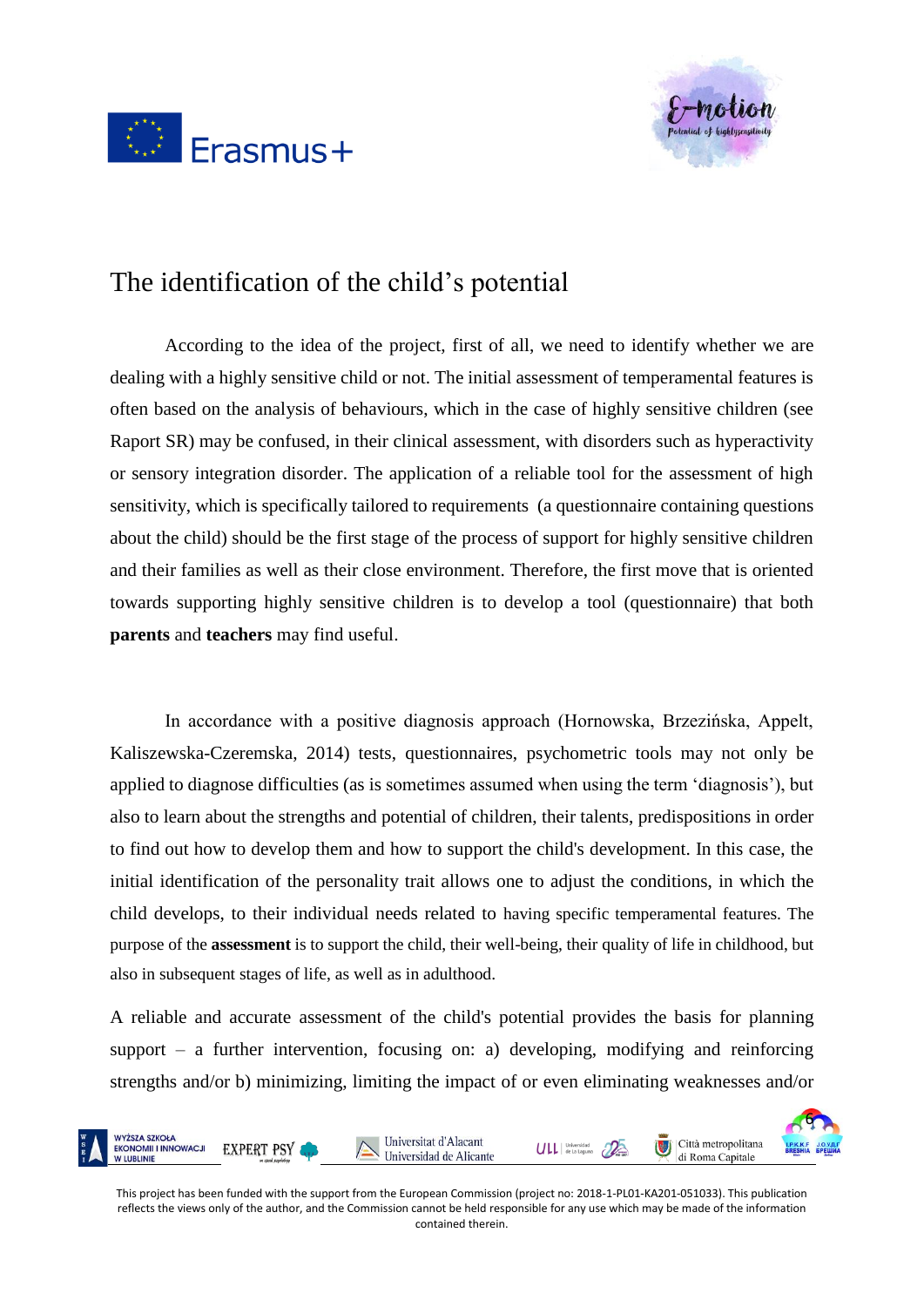



c) the effective use of the close environment's resources and opportunities, created by the social context for child's current functioning and for their future development and/or d) counteracting threats, weakening their impact or eliminating them (Brzezińska, 2003; Gaś, 2006; Hornowska, Brzezińska, Appelt, Kaliszewska-Czeremska, 2014).

### Education and support for parents and caregivers

In studies regarding children's development (Hornowska, Brzezińska, Appelt, Kaliszewska-Czeremska, 2014, pp. 9) 'the role of the development space is being more frequently considered, focusing on the importance of stimulation, the source of which is the immediate surroundings of the child, especially the family home as the first physical and social environment with which the child is in contact with'. The younger the child, the more important to their development is environmental stimulation, and thus the quality of the environment (Pluess and Belsky, 2013; Pluess et al., 2017).

The adequate support of highly sensitive children is especially important in the light of research to date. E. N. Aron, A. Aron and K. M. Davies (2005) pointed out that, in the conditions of being raised in an inappropriate family environment, highly sensitive people are more likely to experience depression and anxiety. In turn, Miriam Liss and others (2005) proved that low and inadequate levels of parental care of highly sensitive children are directly linked to later incidences of depression (after: Liss, Mailloux, Erchull 2008). **First of all, attention should be paid to the provision of adequate conditions for the child's development.** 

According to the humanistic model, raising a child is the process of supporting development aimed at achieving full maturity in the physical, psychological, social and spiritual spheres (Gaś, 1999, 2006). Such parent-child relationships require the involvement of both, the parent and the child. According to the above, the parent and their skills create appropriate conditions that promote the development of the child. The achievement of multidimensional maturity by a child may be difficult not only because their personal limitations or difficulties

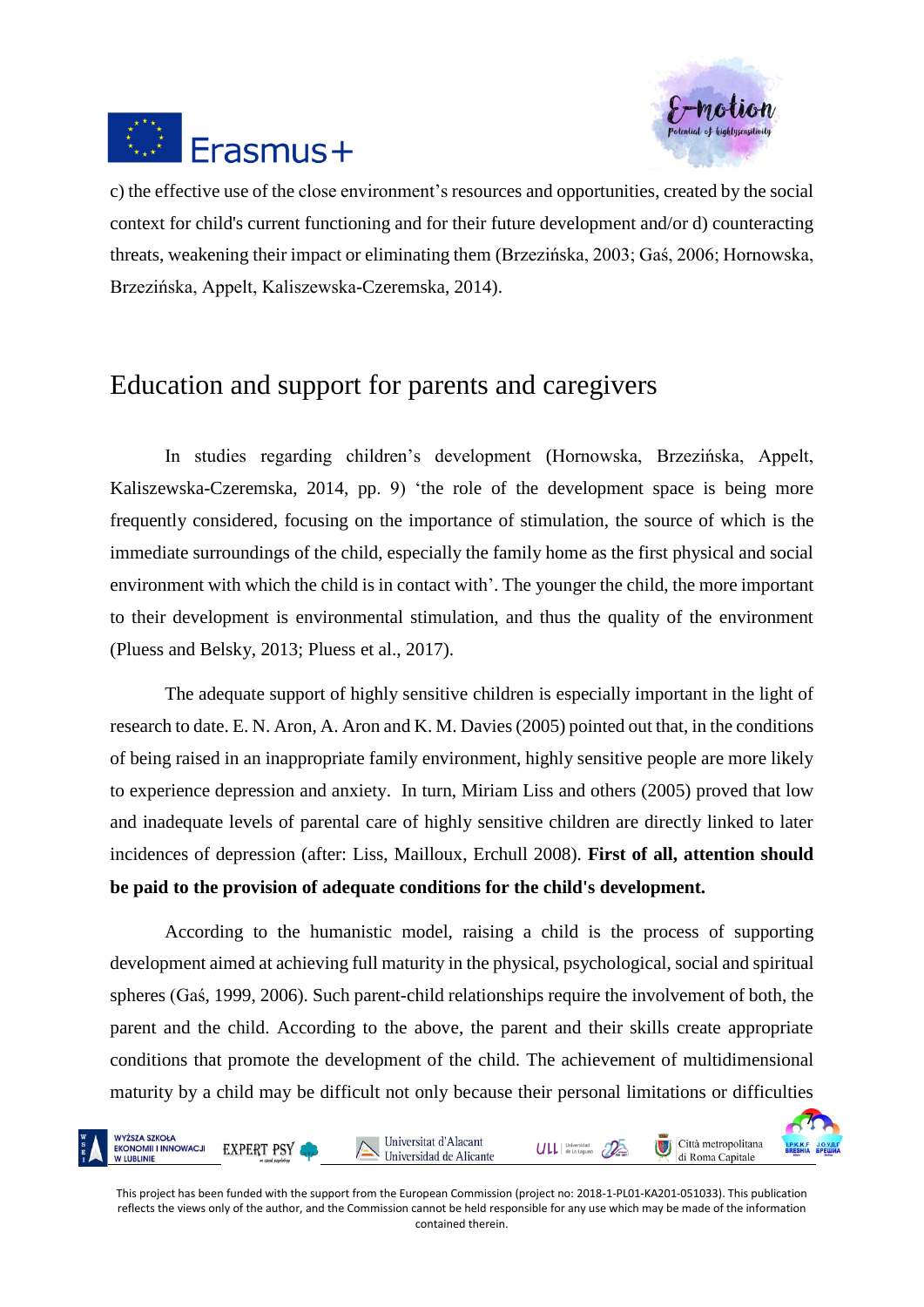



(which may include behaviour that may be quite challenging from the parent's perspective), but also because of deficits in parenting skills (Gaś, 2006). With respect to the research conducted, it should be noted that the attitude of the parent to the child, which is characterized by changeability, inconsistency, dependence on a momentary mood or sense of well-being, does not create the appropriate conditions for a child's development. Correction and compensation for parental actions fall into the category of prevention. With reference to the child, we may discuss prevention when parenting fails (Gaś, 2006). Zbigniew B. Gaś (2006) lists five leading approaches to prevention. The first approach - *cognitive* - is based on the assumption that if a person apprehends and understands facts, then they will make their own decision to cease a specific unconstructive activity. Therefore, the strategy of this approach is to supply information. It may then be assumed that the knowledge possessed by the parents and other significant persons (including a teacher, form teacher, school counsellor, guardian) about the child's temperamental characteristics, as well as knowledge concerning constructive educational influences – provide sufficient conditions for development – and will support the development of positive attitudes towards the child (Baryła-Matejczuk, Domańska, 2018).

Another approach - *affective* - assumes that adequately strong and stable self-esteem, problem-solving skills and - in relation to the research conducted - educational skills allow for the provision of sufficient support in order to avoid dysfunctional behaviours. The strategies undertaken as a part of this approach are aimed at improving life and educational skills and are carried out in the form of educational initiatives. Workshops and training aimed at supporting children are an important factor that aids their development. These measures may be translated into available and/or recommended prevention programs addressed to preschool children and young school children, e.g. in Poland programmes such as 'Zippy's Friends', 'The Guardians of the Smile', Social Skills Training (in Polish Trening Umiejętności Społecznych – TUS), designed originally in Spain programs like: "AULAS FELICES", "APRENDER A CONVIVIR", "INTEMO" and international programs for preschool and elementary school children: CASEL program. Among the programmes dedicated to meeting the needs of the

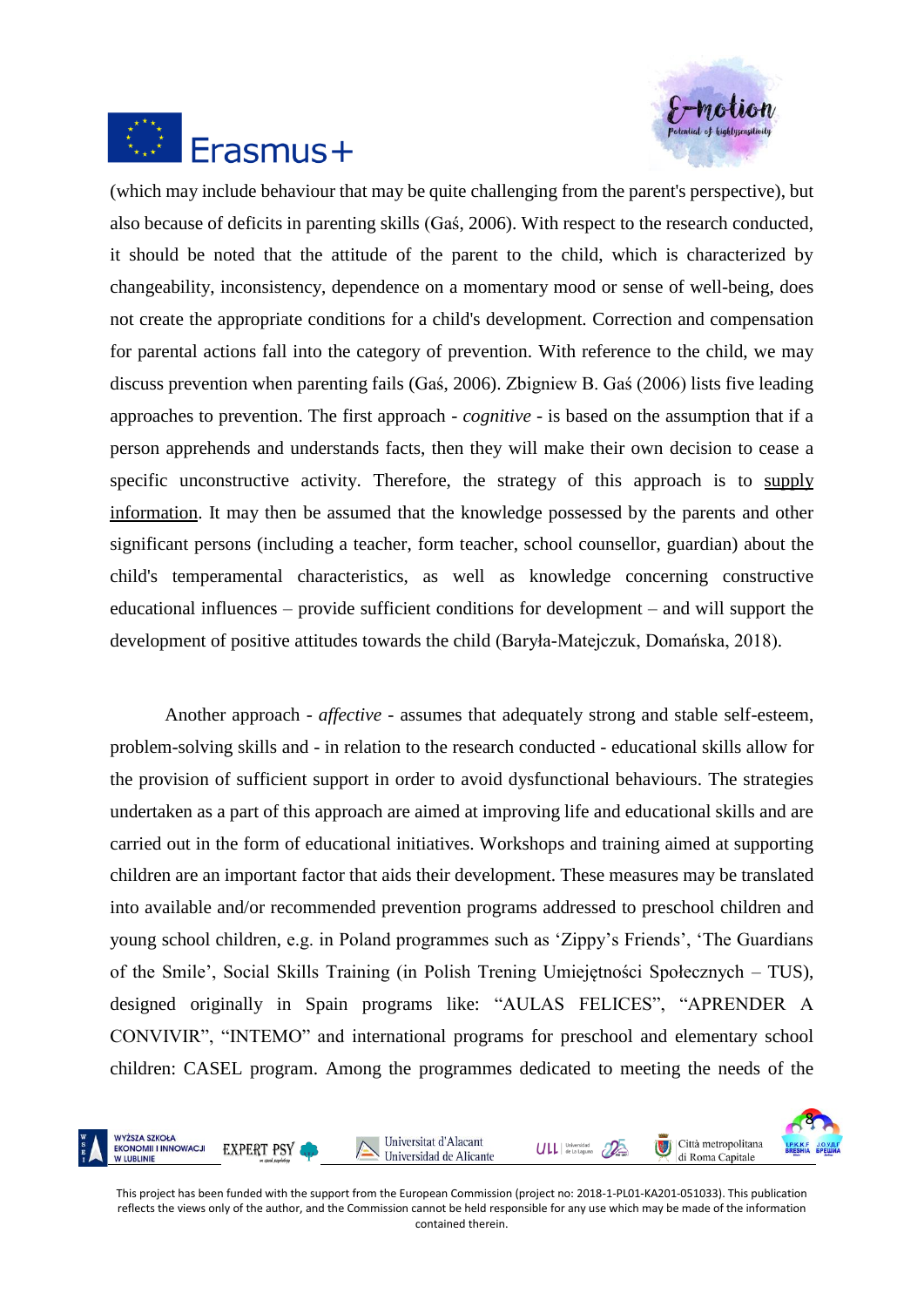



parents, one, which deserves attention, among others, is the 'School for parents and educators', developed on the basis of the theory proposed by Adele Faber and Elaine Mazlish (2012, 2013).

The broadened knowledge concerning the sensitivity of sensory processing in children may be utilized to plan new and possibly restructure the ongoing prevention programmes. The effectiveness of providing dedicated support to highly sensitive individuals has been confirmed by, i.a. M. Pluess and I. Boniwell (2015).

Considering the potential difficulties experienced by HS children (knowledge from FGI of parents and teachers conducted in the E-MOTION project, as well as other research) mindfulness, yoga, meditation practices, Mindfulness-Based Cognitive Therapy (MBCT) , as well as somatic education seem to match the needs of support and could be an approach to override the effects of negative enviroment or stress experiences (cf. Wyller, Wyller, Crane, & Gjelsvik, 2017; Bakker, & Moulding, 2012; Acevedo, Jagiellowicz, Aron, Marhenke, Aaron, 2017).

E. N. Aron, in the publication *The Highly Sensitive Child* (2002), mentions four main pillars of work with the highly sensitive child. It may be assumed that the **training of parents and teachers** in the following areas: work on the development of adequate self-esteem for the child (strengthening Self-esteem); reduce the child's feeling of shame (shame reduction); discipline the child wisely (wise Discipline); encourage the child to talk about their own sensitivity (Knowledge How to discuss Sensitivity), may provide support in the provision of adequate conditions for the child's development.

Another approach to prevention (Gaś 2006), known as the *cognitive-affective* approach overlaps both of the aforementioned strategies and assumes that people require both access to information as well as life skills. In practice, it may be implemented by running information campaigns and educational activities (Baryła-Matejczuk, Domańska, 2018; Baryła-Matejczuk, 2019).

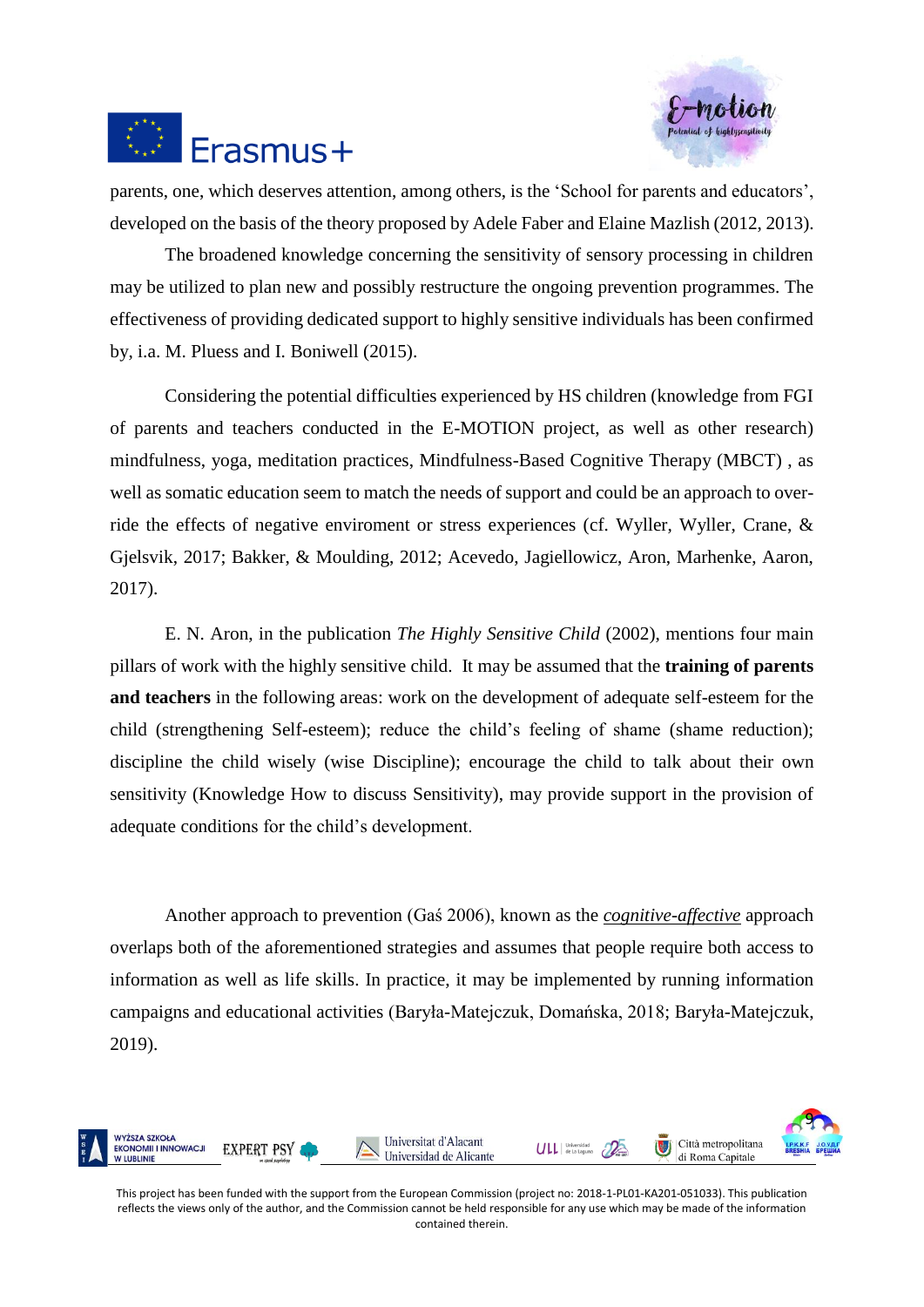



A *cognitive-behavioural* approach combines the strategy of providing information with those that focus on identifying behaviours that are often the result of learning (social learning theory).

#### A forum for exchanging experiences

The last of the prevention approaches mentioned is the *normative education* approach, which is based on the assumption that people overestimate the universality of dysfunctional behaviours and difficulties experienced. Taking into account the constructed model, support for the caregivers of highly emotional children (especially their parents) could be based on direct contact with other people who are raising a highly sensitive child/children (Baryła-Matejczuk, Domańska, 2018) and also know about the history of life of high-sensitive people, normalizing beliefs about the ability to cope with the lives of people who are highly sensitive (beliefs such as: cannot cope in the 'hard' world).

The exchange of parental experiences, as well as sharing successes and difficulties are a source of natural support. At present, direct contact is often replaced by a substitute - an online relationship, and people learn about social behaviour patterns and the universality of specific problems from the media. A compromise solution may be the organization of an online space/platform, where parents would be able to gain trusted knowledge about high sensitivity and share their own experiences. Knowledge and the ability to support highly sensitive people are also important for other adults (for teachers, form teachers, school counsellors), who are important in the lives of children. An understanding of children's temperamental sensitivity and the skills to support it could provide a substantial contribution to the school's preventive activities, especially in the field of universal prophylaxis/prevention.

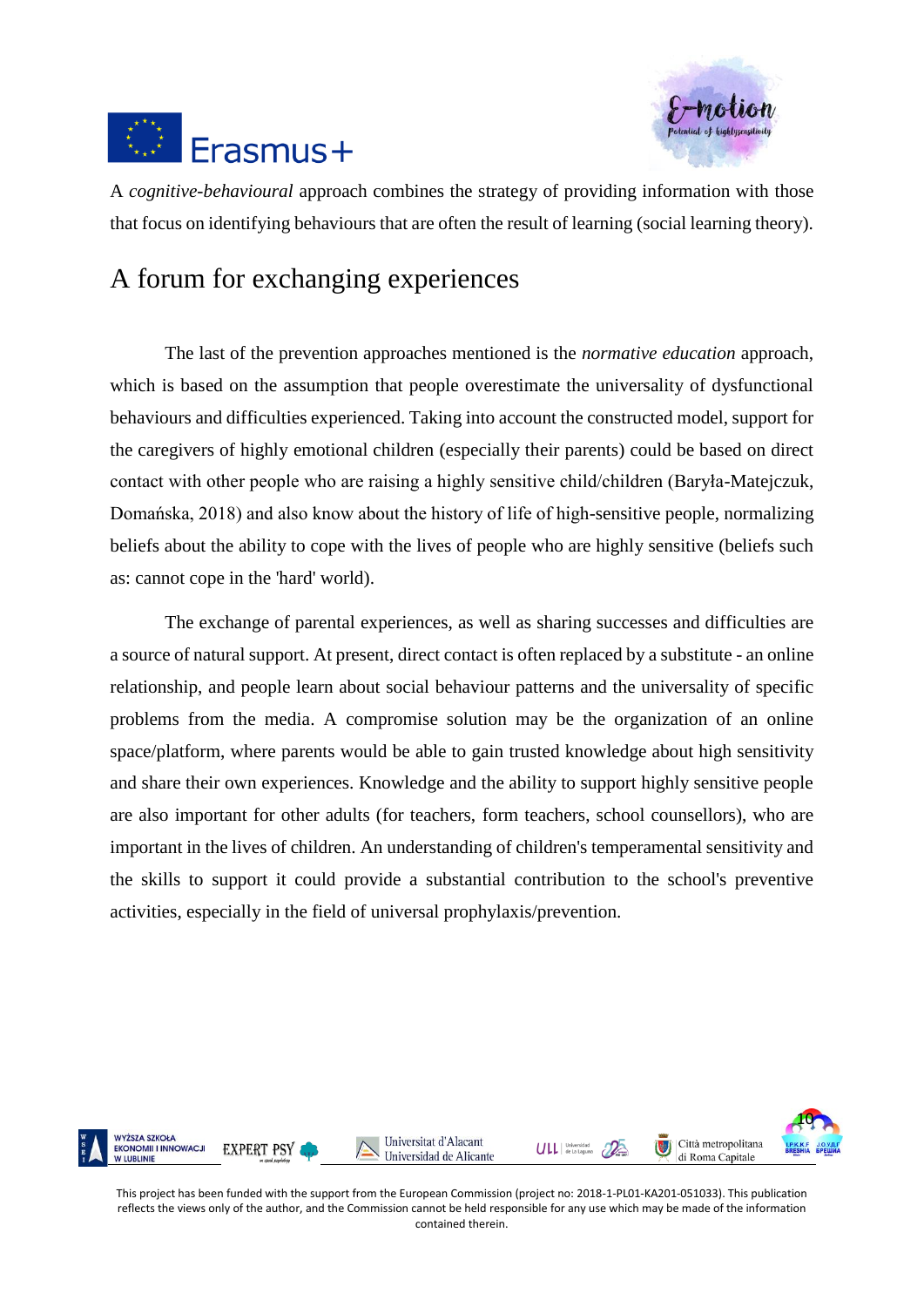



#### Conscientious work with highly sensitive children

Accordingly, planning support for highly sensitive children is not about modifying their personality traits. The conscientious work does not involve interference with a trait, an assumption of high sensitivity being a disadvantage or a problem that needs to be dealt with, rather, it focuses on providing conditions in which highly sensitive children may have equal opportunities to develop their potential. When training adult carers in providing an adequate level of support for highly sensitive children, attention should be paid to the developmental tasks of preschool and early school age. We should provide support 'in something'. According to the assumptions of the project, developmental tasks that are appropriate for the child's age should be supported.

The basic developmental task of preschool children is to become prepared for commencing school education. Within the perspective of the child taking up new roles, it is necessary for them to be ready to function in the conditions outside the home environment and to deal with typical school situations. In order to accomplish this task, a certain level of physical, cognitive, emotional and social development is necessary (Smykowski, 2003). A child who is supposed to manage in an open environment outside the family should learn to modify the patterns of activity acquired at home and adapt them to new conditions. They are expected to replace a large part of their activity from spontaneous conduct, based on the principle of simple associations and internal impulses with a more reactive behaviour that is consistent with physical and social conditions. Adult caregivers use specific methods and techniques for this purpose. The main developmental processes of this stage concern the child's control over the internal and external determinants of activities in such a way that, while satisfying their own needs, they do not cause conflicts with others. They gradually learn to focus on a wider perspective than themselves. What is necessary to reach this stage of development, is an increase in self-control, which may be understood as directing the expression of emotional states and controlling their own behaviour (Marszał-Wiśniewska, 2001).

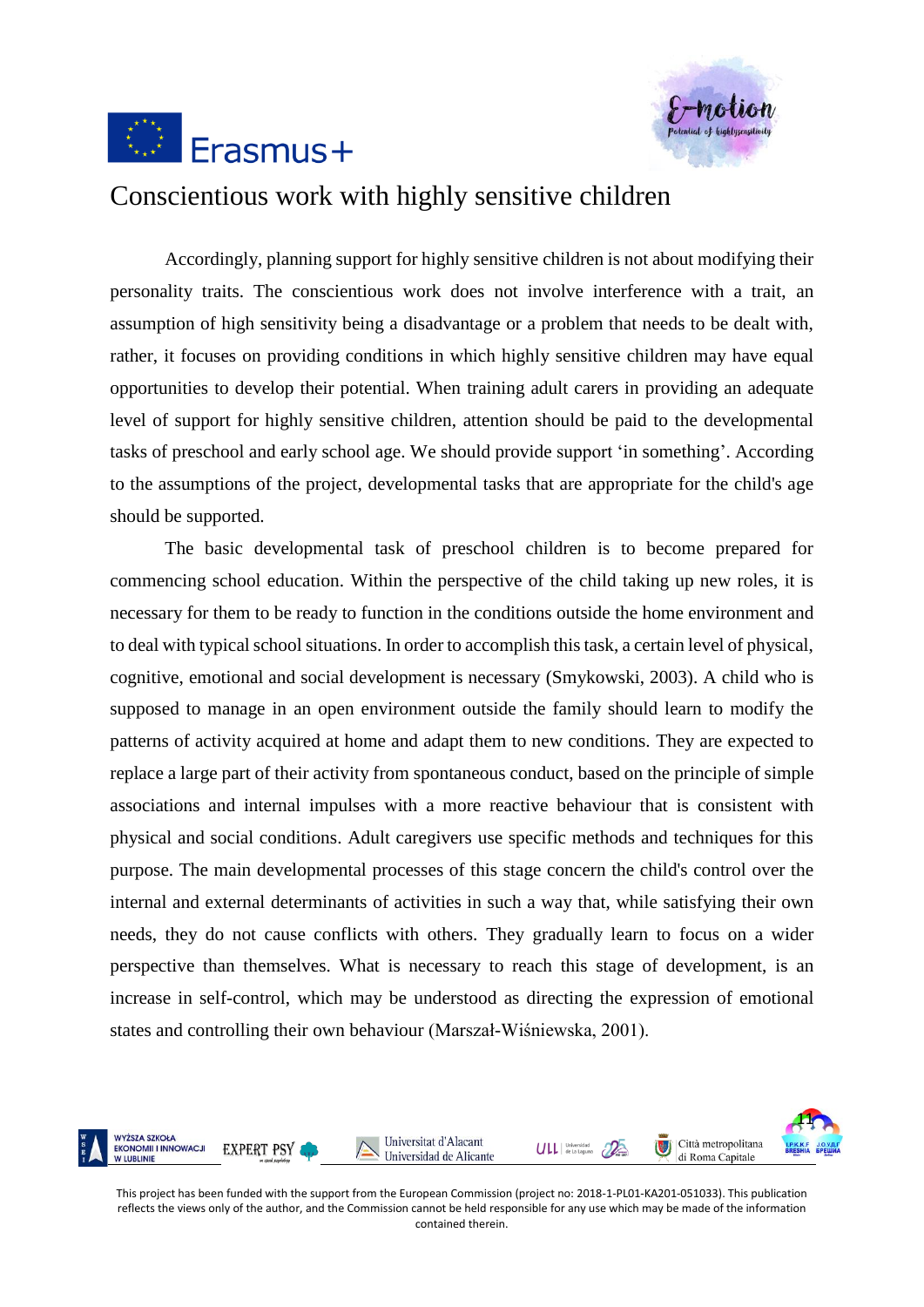



Seeking a compromise between their own desires and social expectations and the requirements set by the environment is one of the most important tasks of the preschool age. It is also a challenge for the parents and preschool teachers to **assist the child in this way, to support them, and at the same time to place demands upon the child in order for them to learn how to satisfy their own needs, to develop the willingness to take on challenges, set goals and aim for them, whilst understanding and respecting the needs and the rights of others** (Matejczuk, 2014).

The adaptation of the child to changes resulting from the tasks related to the child entering the preschool and school environment depends on their effective preparation for this change by parents and the sensitivity and efficiency of the preschool and school in responding adequately to the changing needs of the child and supporting them in these changes (Brzezińska, 2008; Brzezińska, Rycielska, 2009).

Contemporary approaches to the analysis of a child's readiness for optimal - both from their and the institution's point of view – functioning in an educational institution (crèche, preschool, school) take into account four interrelated components: 1) the child's readiness in relation to the requirements and style of functioning of the institutions, 2) readiness of the institution in relation to the child's potential and their previous development path, 3) abilities and competencies of the family in relation to the requirements of the changes that awaits the child starting school, 4) opportunities to develop, including the broadening of resources that already exist and are being created at present for the child and their family by the local community and the wider social environment, including the resources offered by state institutions (Brzezińska, Czub, 2015, s.13).

Recent studies concerning the determinants of dysfunctions and difficulties in the adaptation of children and adolescents are not wholly focused on risk factors, but more on protective factors. Confrontation with these tasks can thus become an opportunity for the child

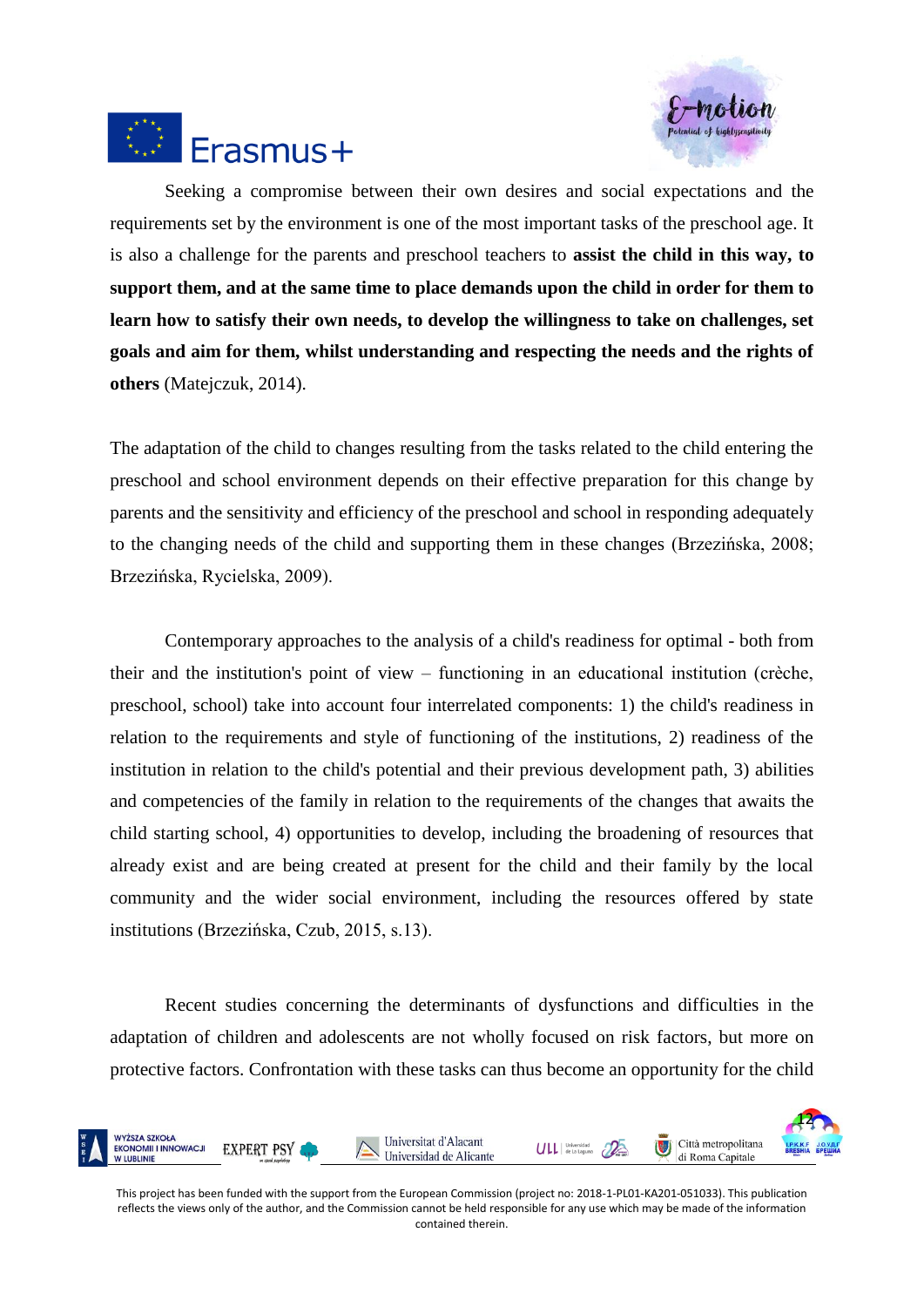



to adapt and acquire new skills or for the emergence of dysfunctions and non-adaptive behaviours. For a description of the above mechanisms, the term 'resilience', derived from the Latin *salire*, which means spring, spring up and *resilire*-bounce back, spring back, was adapted. In psychological literature resilience is defined in three ways: 1) as a set of personality features characterizing the individual, 2) the effect of adapting to difficult conditions that are challenging, 3) the process of adaptation itself (Ogińska-Bulik, Juczyński, 2011, pp. 8)

It is worth emphasizing that resilience is sometimes perceived to be the result of the interaction of forces in the ecosystem: the individual - the environment. It is characterized by significant dynamics and a dependence on the context of life, which allows for the introduction of modifications to shape and develop resilience (Heszen, & Sęk, 2007).

### Application of the model

The practical implementation of the model is the E-MOTION platform, which contains helpful materials, tools and tips for working with a highly sensitive child. The platform includes 6 different modules containing different types of resources. Their order and scope correspond to the assumptions of the model. You can go through the next modules in accordance with the proposed direction.

Module 1 IDENTIFICATION consist of the tool which helps to identify the level of sensitivity of a child. By answering questions it is possible to get information about child sensitivity. No more than few minutes will be needed to answer all questions of this questionnaire.

The description of the tool itself (the questionnaire), its psychometric properties and possibilities of application can be found in the publication " QUESTIONNAIRE OF SENSORY PROCESSING SENSITIVITY IN CHILDREN: APPLICATION, CORRECTION AND INTERPRETATION MANUAL"

Module 2 WHAT DO WE KNOW ABOUT HIGH SENSITIVITY is a knowledge compedium about high sensitivity. Area includes supporting materials such as articles and

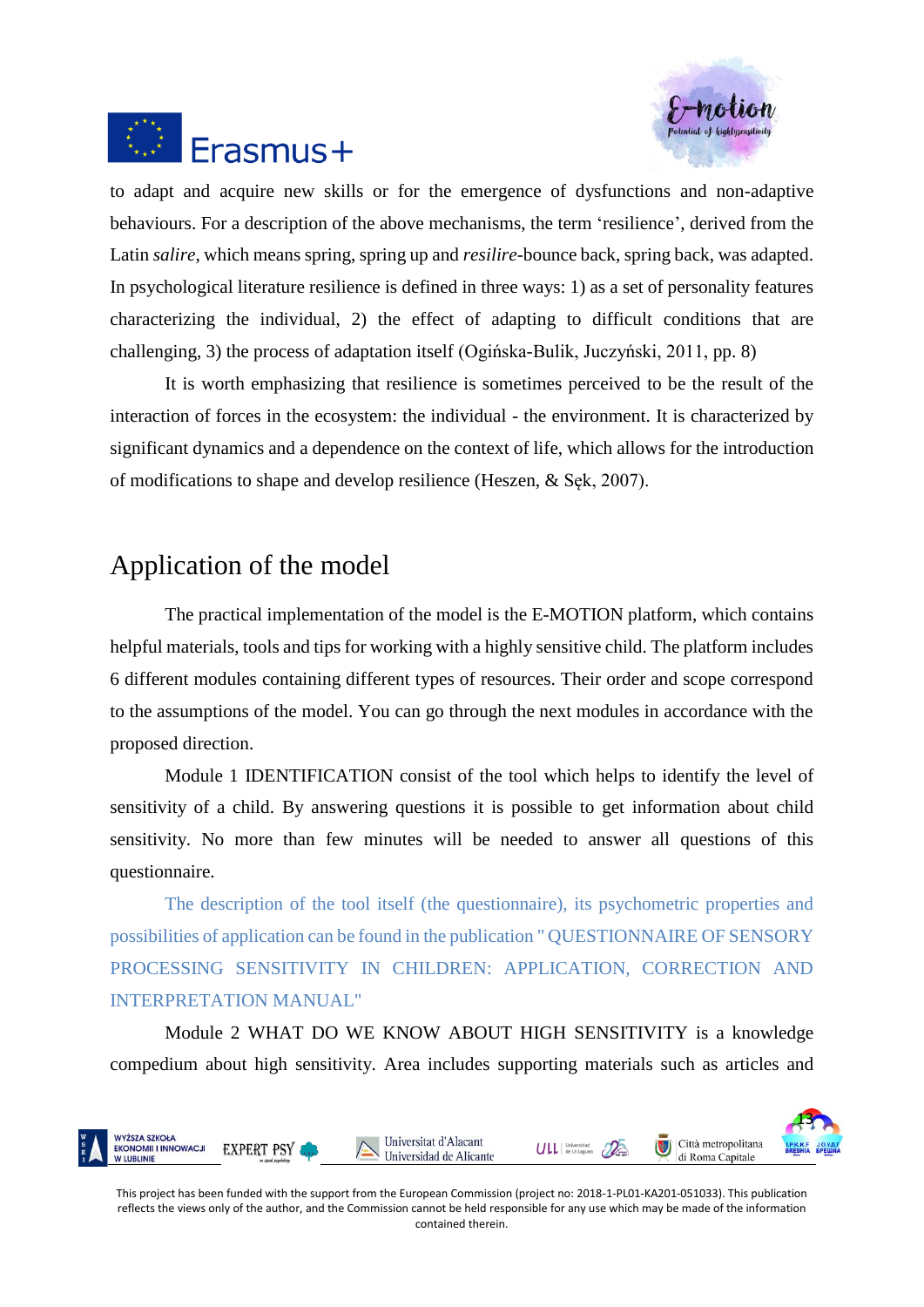



presentations. The aim of these materials is to explain the idea of high sensitivity and specifics of the functioning of a highly sensitive child.

Module 3 EXCHANGE FORUM is a virtual space where people (parents/teachers) can exchange experiences in supporting high sensitive children with project experts as well as other parents, teachers, practicioners.

Module 4 PODCASTS presents stories of "high sensitivity ambassadors" – well known people of art, science, business, music, representing six European countries, who shared theirs personal experiences of being highly sensitive. Theirs perspective, as adults, describing early childhood experiences brings a lot of valuable information about understanding the world, environment of the highly sensitive child.

Module 5 VIDEOS consists of short videos, which help to understand the most important dimensions of the functioning of a highly sensitive child and its needs. Videos illustrate substantial tips, which will help parents as well as teachers to support well being and education of high sensitive children.

Module 6 MATERIALS FOR WORK WITH CHILDREN AND PARENTS, is a collection of scenarios and materials for working with highly sensitive children. You can find there a proposal of specific exercises ready to use at home and at school. Scenarios for work in kindergartens and schools are a comprehensive program planned for 12 meetings. Moreover these scenarios can also inspire the preparation of own excercises and tools used in daily practice. The scenarios are material ready to be used in school lessons, in work with all children.

A description of educational materials can be found in the study "EDUCATIONAL MATERIALS for teachers and parents: introduction".

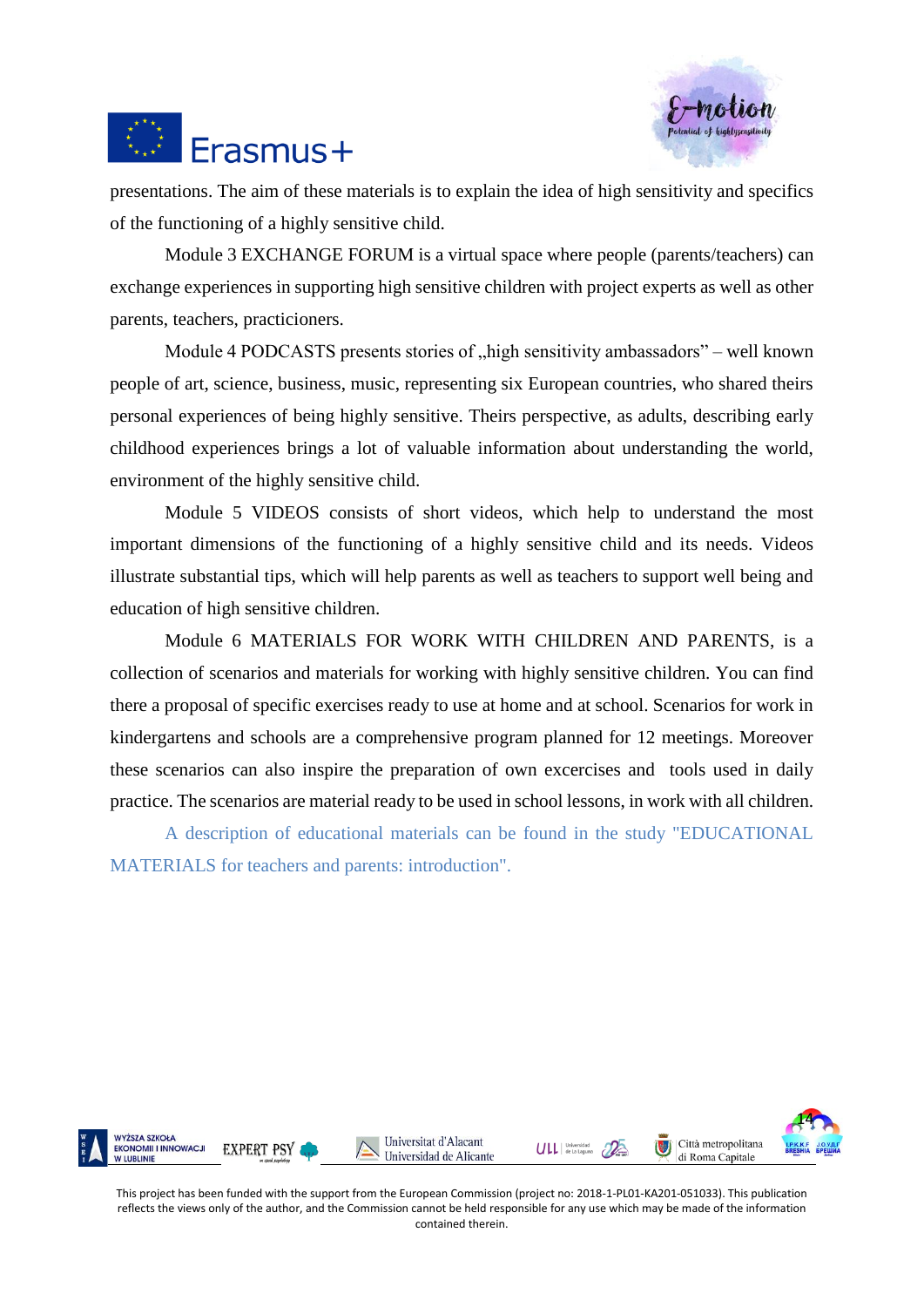



#### **Bibliography**

- Acevedo, B., Jagiellowicz, J., Aron, E., Marhenke, R., Aron, A. (2017). Sensory processing sensitivity and childhood quality's effects on neural responses to emotional stimuli. *Clinical Neuropsychiatry 14*, 6, 359-373
- Aron, E. N., & Aron, A. (1997). Sensory-processing sensitivity and its relation to introversion and emotionality. *Journal of personality and social psychology, 73*(2), 345
- Aron E. N. (2002). *The highly sensitive child*. New York: Random House.
- Aron E. N., Aron A. & Davies K. M. (2005). Adult shyness: the interaction of temperamental sensitivity and an adverse childhood environment. *Personality and Social Psychology Bulletin 31*, 181– 197.
- Bakker, K., & Moulding, R. (2012). Sensory-processing sensitivity, dispositional mindfulness and negative psychological symptoms. *Personality and Individual Differences*, *53*(3), 341-346.
- Baryła-Matejczuk, M., Domańska, K. (2018). Profilaktyka wobec dzieci wysoko wrażliwych: postawy rodzicielskie matek dzieci o różnym poziomie emocjonalności. W: Z.B. Gaś (red.), *Psychoprofilaktyka w świecie zagubionych wartości* (s.95-113). Lublin: Innovatio Press Wydawnictwo Naukowe
- Baryła-Matejczuk, M. (2019). A MODEL OF SUPPORT FOR HIGHLY SENSITIVE CHILDREN OF PRESCHOOL AND EARLY SCHOOL AGE. In A. I. Arcos-Romero & A. Álvarez-Muelas (Eds.), *AVANCES EN PSICOLOGÍA CLÍNICA* (pp. 272–280). Granada: Asociación Española de Psicología Conductual (AEPC), Universidad de Granada.
- Boyce, W. T., & Ellis, B. J. (2005). Biological sensitivity to context: An evolutionary-developmental theory of the origins and functions of stress reactivity. *Development and psychopathology*, *17*(2), 271-301
- Brzezińska A. (2002). Współczesne ujęcie gotowości szkolnej. W: W. Brejnak (red.), *O pomyślny start ucznia w szkole* (s. 38–48). Warszawa: Biuletyn Informacyjny Polskiego Towarzystwa Dysleksji – wydanie specjalne.
- Brzezińska A.I. (2003), Dzieci z układu ryzyka. W: A. Brzezińska, S. Jabłoński, M. Marchow (red.), *Ukryte piętno. Zagrożenia rozwoju w okresie dzieciństwa*. Poznań, Wydawnictwo Fundacji Humaniora.
- Brzezińska, A.I. (2008). Nauczyciel jako organizator społecznego środowiska uczenia się, [w:] E. Filipiak (red.), *Rozwijanie zdolności uczenia się. Wybrane konteksty i problemy*. Bydgoszcz: Wydawnictwo Uniwersytetu Kazimierza Wielkiego.
- Brzezińska, A. I., Rycielska, L. (2009). Tutoring jako czynnik rozwoju ucznia i nauczyciela. W: P. Czekierda, M. Budzyński, J. Traczyński, Z. Zalewski, A. Zembrzuska (red.), *Tutoring w szkole.*

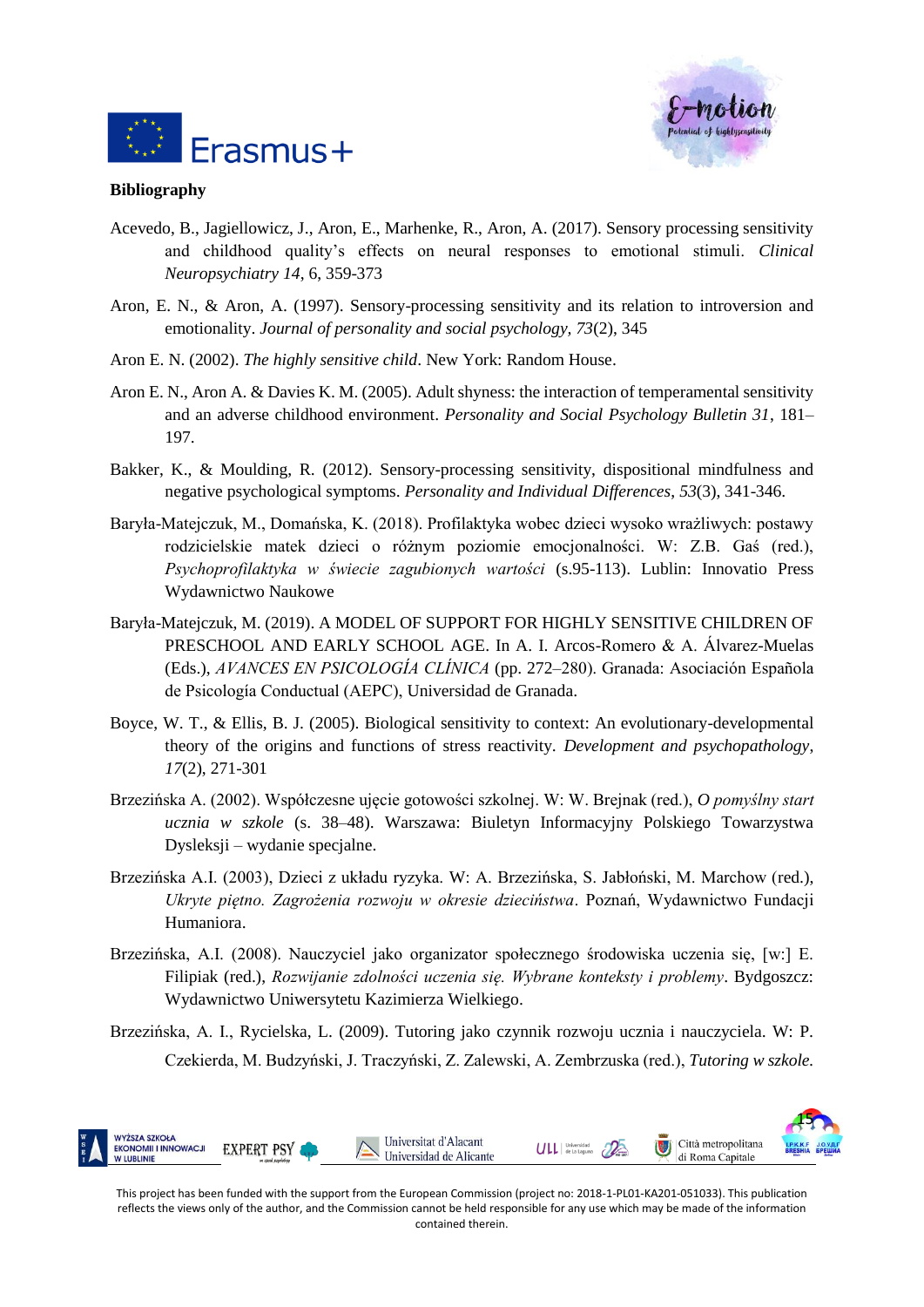



*Między teorią a praktyką zmiany edukacyjnej* (s. 19-30). Wrocław: Towarzystwo Edukacji Otwartej.

- Brzezińska, A., Czub, M. (2015). Dziecko w systemie edukacji: podejście systemowotransakcyjne.". Kultura i Edukacja, (1), 107.
- Ellis, B. J., & Boyce, W. T. (2011). Differential susceptibility to the environment: toward an understanding of sensitivity to developmental experiences and context. *Development and psychopathology, 23*(1), 1-5. doi:10.1017/s095457941000060x.
- Faber A., Mazlish E. (2012). *Jak mówić, żeby dzieci nas słuchały, jak słuchać, żeby dzieci do nas mówiły*, Poznań: Media Rodzina.
- Faber, A., Mazlish, E. (2013). *How to be the parent you always wanted to be*. New York: Simon and Schuster.
- Gaś Z. B. (1999).Wychowanie, jako wspomaganie ucznia w rozwoju. W: Z. B. Gaś (red.). *Szkoła i nauczyciel w percepcji uczniów* (s. 7-16). Warszawa: Instytut Badań Edukacyjnych.
- Gaś Z.B. (2006). *Profilaktyka w szkole*. Warszawa: Warszawa: Wydawnictwa Szkolne i Pedagogiczne.

Heszen I., Sęk H. (2007). Psychologia zdrowia. Wydawnictwo Naukowe PWN

- Hornowska, E., Brzezińska, A. I., Appelt, K., & Kaliszewska-Czeremska, K. (2014). Rola środowiska w rozwoju małego dziecka–metody badania. *Warszawa: Wydawnictwo Naukowe Scholar*.
- Liss, M., Timmel, L., Baxley, K., & Killingsworth, P. (2005). Sensory processing sensitivity and its relations to parental bonding, anxiety, and depression. *Personality and Individual Differences, 39*(8), 1429-1439.
- Liss M., Mailloux J. & Erchull M. J. (2008). The relationships between sensory processing sensitivity, alexithymia, autism, depression, and anxiety. *Personality and Individual Differences*, 45(3), 255-259.
- Matejczuk J., (2014)., *Rozwój dziecka. Wiek przedszkolny.* Instytut Badań Edukacyjnych, Warszawa.
- Marszał-Wiśniewska M., (2001). *Wychowawcze uwarunkowania orientacji na stan: jak można nie wykształcić silnej woli,* "Przegląd Psychologiczny" 2001*,* nr 4, s.479-494